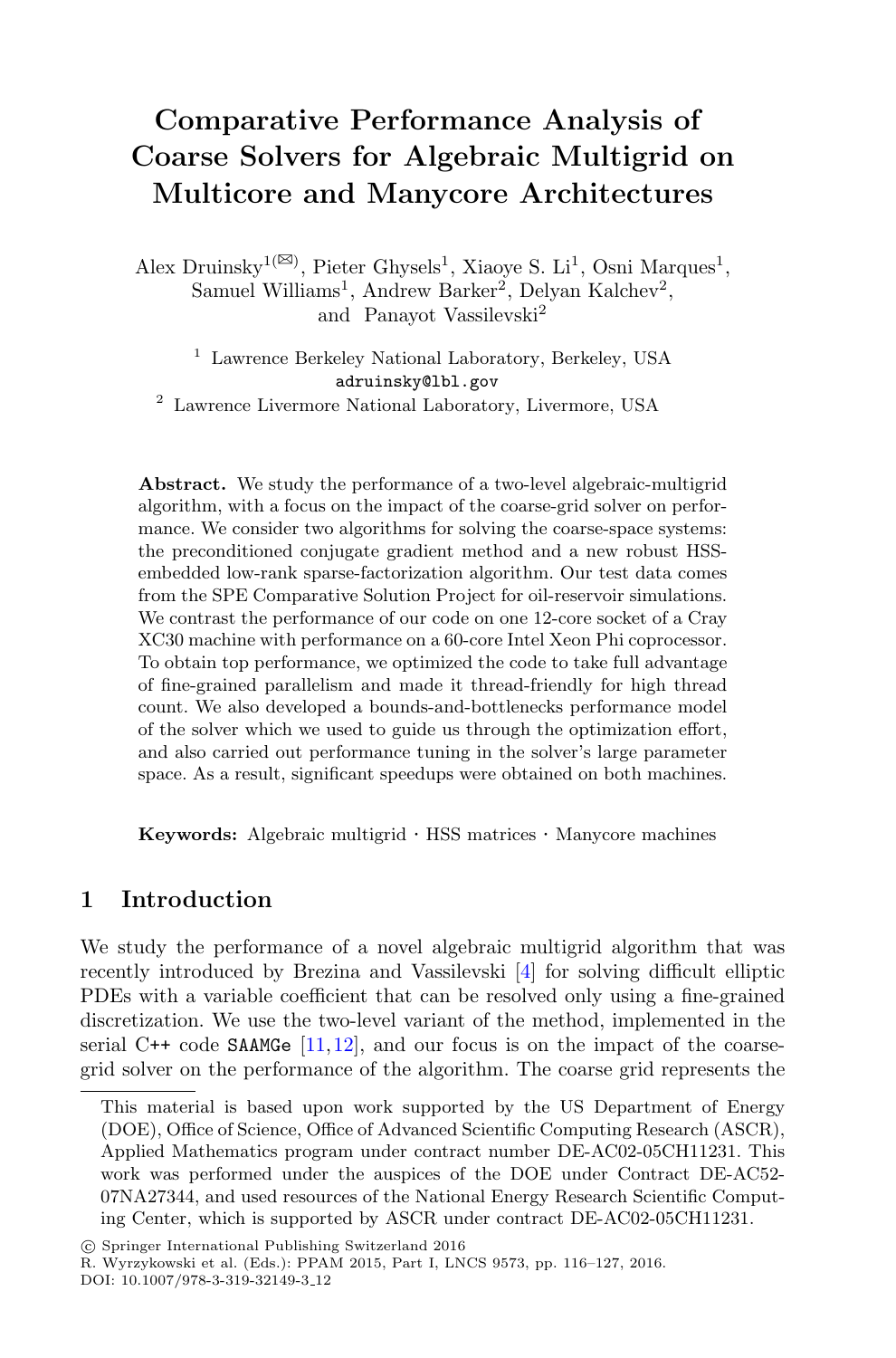parallel bottleneck in the code, and therefore solving the corresponding systems efficiently is crucial for the solver's performance. Outside of the coarse grid, most of the work in SAAMGe is formulated in terms of sparse matrix-vector multiplications (SpMVs) that involve large matrices with regular sparsity structure. Optimizing such SpMVs is a well-studied problem and optimized implementations are available for many architectures.

We consider two coarse-grid solvers. One is the preconditioned conjugate gradient method (PCG), which we precondition using a single step of the Jacobi iteration. Although careful optimization of PCG can make it a powerful coarsegrid solver, using it when convergence is slow can be expensive due to its low arithmetic intensity. As an alternative, we use STRUMPACK, a new HSS-embedded low-rank sparse-factorization algorithm [\[10\]](#page-11-2). It has a higher arithmetic intensity, and it is robust, meaning that it can be used as a direct solver.<sup>[1](#page-1-0)</sup> The use of low-rank structure in the factorization reduces the amount of work, memory space, and memory bandwidth that we expend, making the solver potentially more efficient than earlier sparse-factorization algorithms.

There exist thorough studies of parallel-performance optimization and analysis of algebraic multigrid (AMG)  $[2,3,8,9]$  $[2,3,8,9]$  $[2,3,8,9]$  $[2,3,8,9]$  $[2,3,8,9]$ . Our paper differs from these studies by focusing on the architecture level and performing detailed performance-bound modeling, taking into account the arithmetic intensity of the different algorithmic components. We are the first to apply this methodology to AMG, and this allows us to bridge the gap in the understanding of the limits of AMG performance on individual multicore nodes with large core counts.

Our main contributions are the following. We make a comprehensive study of the impact of the coarse-grid solver on the performance of a two-level AMG solver. We perform extensive optimization on two multicore architectures, one of which is the challenging Xeon Phi, characterized by having a large number of relatively slow cores and a high memory latency. We incorporate a novel randomized HSS-embedded sparse-factorization algorithm as the coarse-grid solver. Finally, we develop and validate a bounds-and-bottlenecks Roofline model which helps us to identify performance optimization opportunities on our target architectures and to characterize the limitations of our code.

## **2 Background**

#### **2.1 Test Problems and Machines**

We use the oil-reservoir simulation benchmark  $SPE10$  (model 2) from the SPE Comparative Solution Project [\[6\]](#page-10-5). Here, fluid flow in porous media is described by the Darcy equation (in primal form):

$$
-\nabla \cdot (\kappa(x)\nabla p(x)) = f(x) \tag{1}
$$

<span id="page-1-0"></span> $^{\rm 1}$  The STRUMPACK library can use the factorization either to solve the system directly, or to precondition the flexible GMRES iteration [\[16](#page-11-3)]. In our study, we found that performance is best if we tune STRUMPACK's parameters so that GMRES is not required. We expect this effect to be problem dependent. For details, see Sect. [4.](#page-6-0)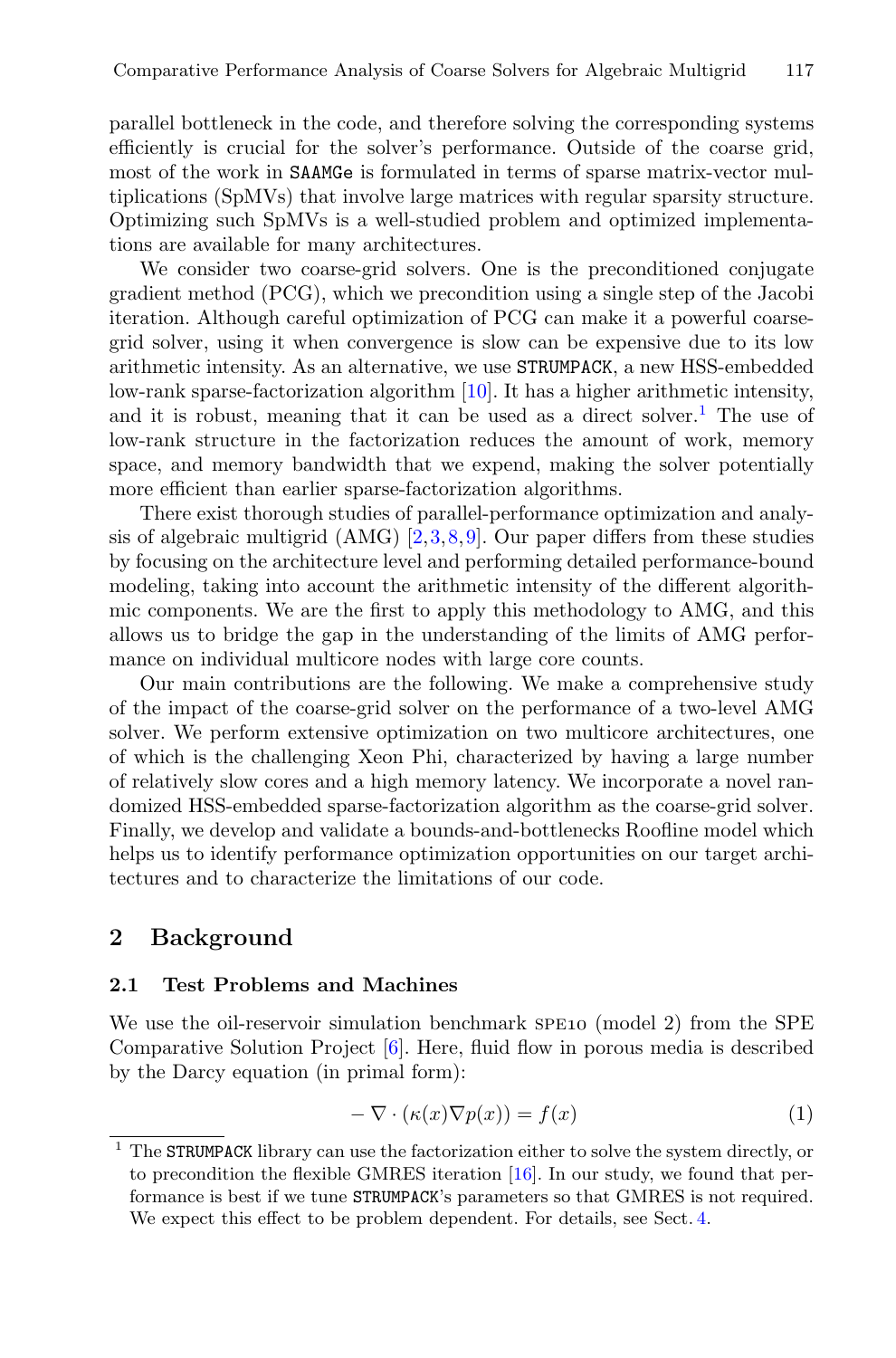where  $p(x)$  is the pressure field and  $\kappa(x)$  is the permeability of the medium. The model is described on a regular Cartesian grid of  $60 \times 220 \times 85$  cells. The coefficient  $\kappa(x)$  admits a wide range of variation between distinct horizontal layers of the medium, which makes this a challenging problem to solve. Finite-element discretization of the problem produces a fine-grid matrix of order 1.2 million with a regular sparsity structure and an average of 26.4 nonzero elements in each row. From this matrix, the SAAMGe algorithm produces a coarse-grid matrix whose dimensions and sparsity pattern depend on the algorithm's parameters, as we explain below.

We carried out our study on two machines at the National Energy Research Scientific Computing Center in Oakland, CA. One machine is Edison, a Cray XC30 machine of 5,600 Ivy Bridge EP nodes. The other is Babbage, a commodity Intel cluster in which each node contains two Xeon Phi Knights Corner coprocessors. In the following, we refer to these machines as IVB-EP and KNC, respectively. In this paper, we focus on one CPU socket of an IVB-EP node and one KNC coprocessor. Each IVB-EP socket consists of 12 cores with a theoretical 230.4 peak gflop/s rate. A KNC coprocessor has 60 cores with a theoretical 1,010.9 peak gflop/s rate. Although KNC has more computational power and memory bandwidth, it has slower cores, a wider SIMD architecture and more primitive hardware stream prefetchers. As a result, SpMV-like operations are much more difficult to optimize on KNC. The cache hierarchies of both machines are coherent and have the same net capacity—30 MB. However, whereas IVB-EP provides a 30 MB unified L3 cache, KNC maintains 60 caches of 512 KB each. This results in superfluous data movement and coherency transactions that can impede the effective bandwidth on KNC. Furthermore, ineffective software prefetching can highlight the fact that KNC's memory latency can be an order of magnitude higher than that of IVB-EP [\[13](#page-11-4)]. As a result, although KNC has  $5\times$  the nominal bandwidth of IVB-EP, it can often be underutilized or squandered given complex memory access patterns endemic in sparse methods.

#### **2.2 Algebraic Multigrid**

The SA- $\rho$ AMGe method that we study [\[4\]](#page-10-0) works by forming a coarse-grid matrix A*<sup>c</sup>* and solving the problem iteratively by repeating the following steps:

- 1. Pre-smoothing:  $y_k \leftarrow x_k + M^{-1}(b Ax_k)$
- 2. Coarse-grid correction:  $z_k \leftarrow y_k + PA_c^{-1}P^T(b Ay_k)$
- 3. Post-smoothing:  $x_{k+1} \leftarrow z_k + M^{-1}(b Az_k)$

Here,  $M^{-1}$  is a polynomial smoother and P is the so-called prolongation operator. The operator  $P$  is formed by representing  $A$  as the sum of local stiffness matrices (which requires knowledge of the finite-element discretization) and computing the eigenvectors that correspond to the smallest eigenvalues of each such matrix. We form the *tentative prolongator*  $\overline{P}$ , which is a rectangular blockdiagonal matrix whose diagonal blocks correspond to the local stiffness matrices and consist of the eigenvectors that we computed. The ultimate prolongator has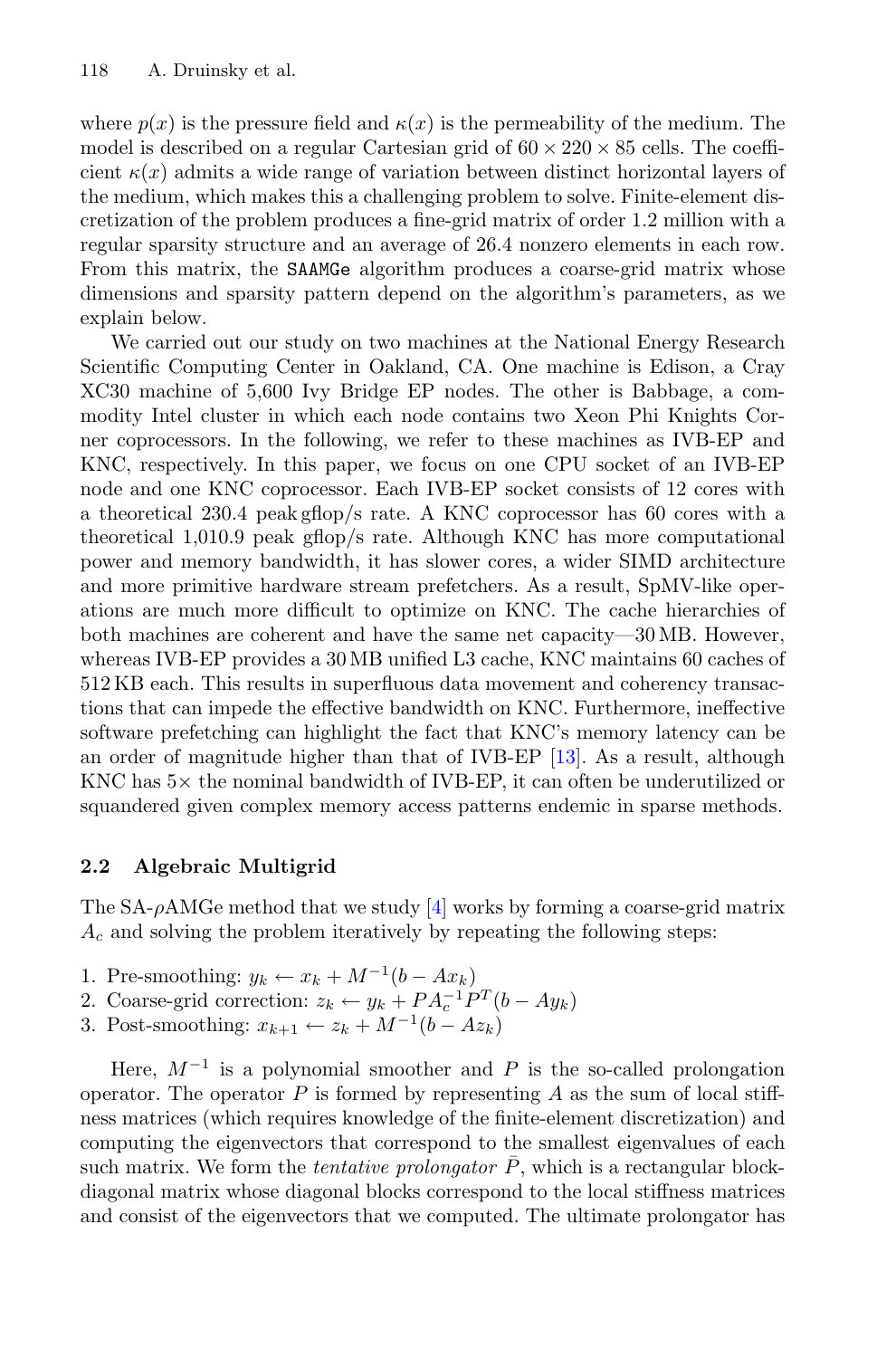the form  $P = S\overline{P}$ , where S is a matrix-polynomial smoother. The coarse-grid matrix is obtained by forming the sparse-matrix product  $A_c = P^T A P$ .

#### **2.3 HSS Sparse Solver**

PCG is relatively easy to implement and parallelize, but its convergence can be slow for numerically difficult problems. Sparse-factorization methods can serve as powerful alternatives. Here, we consider an HSS-embedded sparse-factorization method that has asymptotically lower complexity than traditional factorizations. The algorithm has a shared-memory parallel implementation in the package STRUMPACK [\[10](#page-11-2)], which uses *nested-dissection* ordering and *multifrontal* factorization. The sparse solver consists of the following steps: preprocessing (e.g., sparsity-preserving ordering by a graph-partitioning algorithm such as METIS, and symbolic factorization), numerical factorization and solution.



<span id="page-3-0"></span>**Fig. 1.** A regular two-dimensional grid, partitioned using nested dissection (left) and the corresponding separator tree (right). The nodes of the separator tree represent frontal matrices. Only the nodes of the top levels are compressed using HSS. (Color figure online)

The novelty is to represent the dense frontal matrix corresponding to a node of the separator tree as a hierarchically-semiseparable (HSS) matrix [\[10](#page-11-2)[,14](#page-11-5),[18\]](#page-11-6). The HSS structure exploits the *data-sparsity* of the dense matrix using lowrank compression. Furthermore, the *hierarchical partitioning* of the matrix blocks and the use of *nested bases* lead to factorization and solve algorithms that are asymptotically faster than the classical ones and use less memory.

Figure [1](#page-3-0) illustrates the nested-dissection procedure on a small regular mesh. The blue points denote the root separator, splitting the domain in two unconnected parts. The nested-dissection procedure is then repeated on both parts recursively. Each of the separators corresponds to one frontal matrix, placed in a data structure called the separator or elimination tree, illustrated in Fig. [1](#page-3-0) (right). The largest frontal matrices, corresponding to the top  $\ell_s$  levels of the elimination tree, are approximated as HSS matrices. The other smaller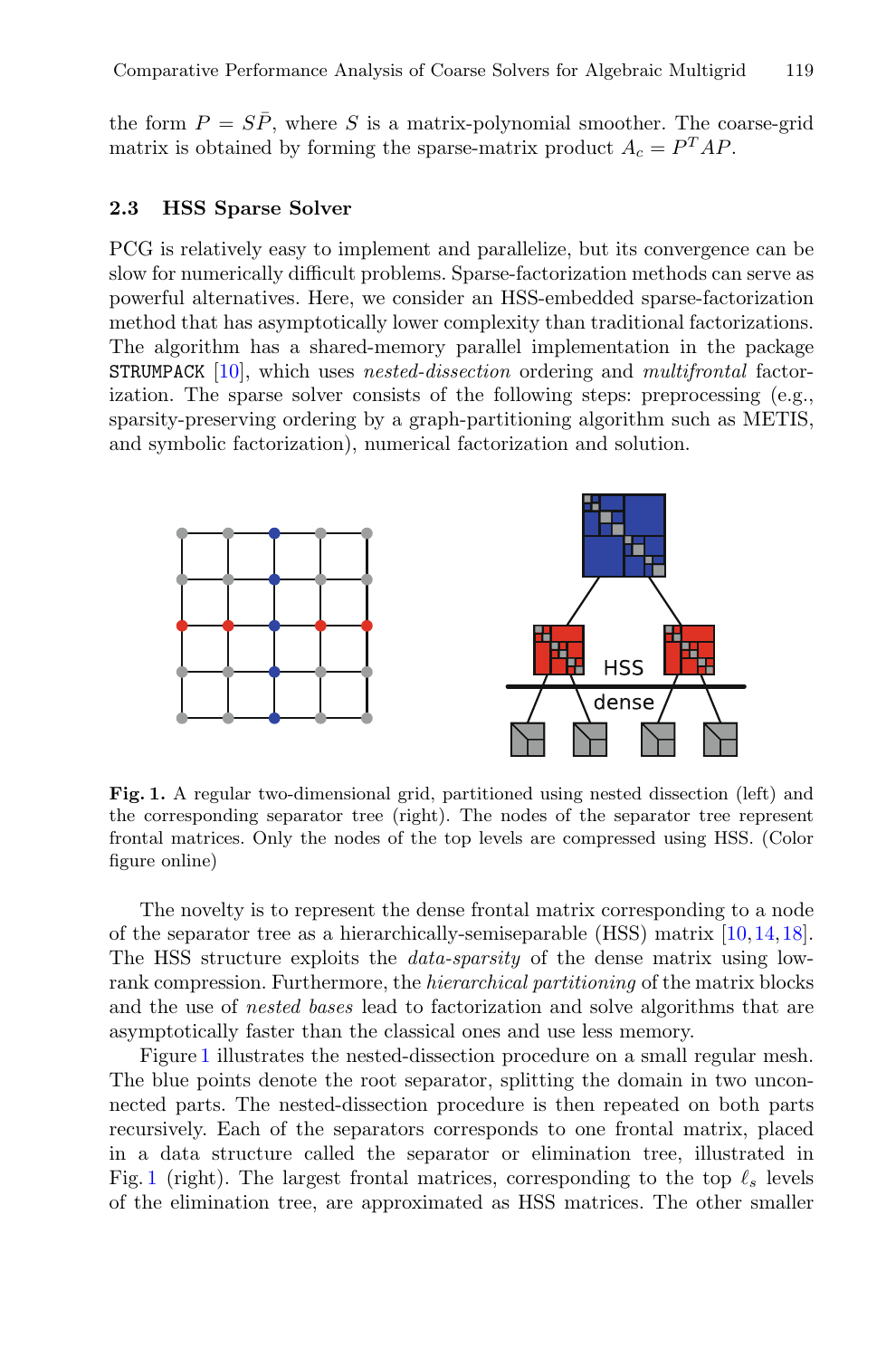frontal matrices are stored as full-rank dense matrices. The factorization is computed by a bottom-up traversal of the elimination tree, computing a partial factorization of each front and passing the Schur complement from child to parent. The structure of an HSS matrix is also illustrated in Fig. [1](#page-3-0) (right). In an HSS matrix, diagonal blocks are recursively partitioned until at the finest level diagonal blocks are stored as full-rank dense matrices. Off-diagonal blocks are represented as low-rank products  $A_{ij} = U_i B_{ij} V_j^* + \mathcal{O}(\epsilon)$ .

The STRUMPACK solver can be used as a preconditioner, where the quality of the preconditioner is controlled by the accuracy of the low-rank approximations in the HSS structure and by the number of HSS levels  $\ell_s$ . The HSS approximation accuracy can be controlled by a user specified tolerance  $\epsilon$ . A single solve with the STRUMPACK preconditioner is more expensive than a single PCG iteration, but it is more effective for numerically challenging PDEs.

## **3 Code Optimizations**

Obtaining top performance on a traditional multicore architecture such as the IVB-EP is a well-studied problem, and therefore we focus in this section on the performance optimizations that we conducted on KNC. The challenges on this platform are due to a large core count, wide SIMD FPU and distributed coherent L2 caches.

## **3.1 PCG Thread-Friendly Optimizations**

In contrast with IVB-EP, a large proportion of the time on KNC is spent on solving coarse-grid systems, and this proportion is increasing as we use more threads. Ultimately, using 180 threads, coarse-grid PCG accounts for more than  $50\%$  of the total time on KNC. Furthermore, our study in Sect. [4](#page-6-0) showed that AMG performs best when the coarse-grid system is small, and so the optimizations that we require are different from those that are typically done in large-scale implementations.

The initial version of PCG in our code was implemented as a serial code that launched parallel OpenMP kernels such as dot product, vector linear combination and SpMV. Arranging the computation in this way incurs an overhead of entering and exiting an OpenMP parallel region for each computational kernel. For this reason, we introduced an alternative implementation, **omp-for-all**, in which the whole iteration is nested inside a single OpenMP parallel region. This yielded a speedup of 1.55 (using 180 threads).

We accomplished a further 1.69 speedup by introducing the **omp-for-spmv** variant, in which all kernels are serial, except for SpMV, which is parallel. Our explanation for the speedup in this case is that the coarse grid is represented by a small matrix and therefore the overhead of parallelizing the dot-product and vector-linear-combination kernels outweighs the benefits of such parallelization.

Finally, we also considered the **omp-parallel-spmv** variant, which we obtained from the original code by replacing all parallel kernels with serial ones,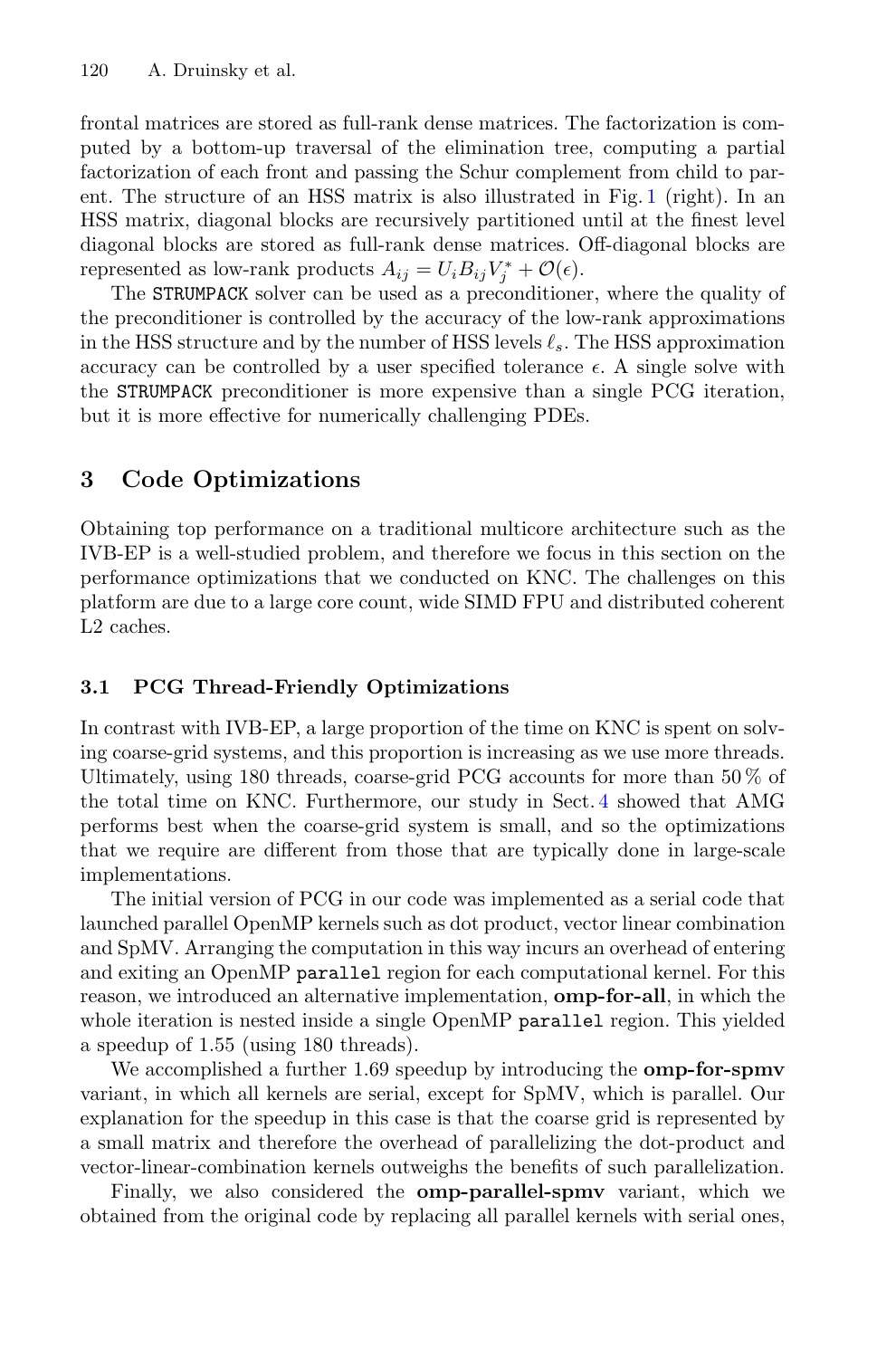except for SpMV. Similarly to **omp-for-spmv**, in this version all kernels except SpMV are serial and there is only one parallel region. However, in contrast with **omp-for-spmv**, the parallel region here is inside the main loop and therefore incurs an overhead in each iteration. This version is slightly slower than **ompfor-spmv**, reaching 88 % of **omp-for-spmv**'s performance using 180 threads. Nevertheless, **omp-parallel-spmv** is competitive with **omp-for-spmv** and it allows us to use an external library that implements the SpMV kernel, such as the one proposed in [\[13\]](#page-11-4).

#### <span id="page-5-1"></span>**3.2 HSS Thread-Friendly Optimizations**

We now consider the use of **STRUMPACK** for solving coarse-grid systems. Table [1](#page-5-0) and Fig. [2](#page-6-1) show the running time of the algorithm.

<span id="page-5-0"></span>**Table 1.** Runtime (seconds) of the HSS solver, broken down into the time dedicated to ordering, symbolic factorization, numeric factorization and solve. The coarse-grid matrix is of order 53,709 and has 24.8 million nonzeros, and was generated from a fine-grid matrix of order 2.4 million. The HSS compression level is 1 and tolerance is 10*−*<sup>4</sup>, which corresponds to an HSS rank of 217.

| Machine       |     | Factorization (s)         | Solve (s) Threads |      |    |
|---------------|-----|---------------------------|-------------------|------|----|
|               |     | Ordering Symbolic Numeric |                   |      |    |
| $IVB-EP$ 0.44 |     | 0.34                      | -5.6              | 0.23 | 12 |
| KNC.          | 3.4 | 0.83                      | 19.1              | 0.56 | 60 |

The solve time on both machines is more than an order of magnitude faster than factorization, which is for the better, because factorization is required only once, whereas solve is required in each AMG iteration. On both machines, the computation scales well, with the exception of ordering and symbolic factorization on KNC, where performance stagnates early, at about 10 threads. These steps involve purely combinatorial algorithms which are hard to parallelize on a machine architecture optimized for a high flop rate. Parallel scaling on IVB-EP is better than on KNC, with a speedup of 12 threads over one thread of  $6.5\times$  and  $3.3\times$  for factorization and solve, respectively, compared to speedups of  $12.8\times$  and  $7.6\times$  using 60 threads on KNC.

The solver is implemented using OpenMP task parallelism, so that the numeric-factorization phase is represented by a single parallel region, and therefore the only barriers in the code correspond to dependencies between the tasks. We took the following additional steps to improve performance on KNC. We replaced the default memory allocator by the more scalable TBB [\[1](#page-10-6)] allocator. Tasks are generated by recursive functions. We tuned the total number of tasks, i.e., the task granularity, specifically for each machine. We replaced the SCOTCH graph partitioner, which we were using for ordering the matrix, with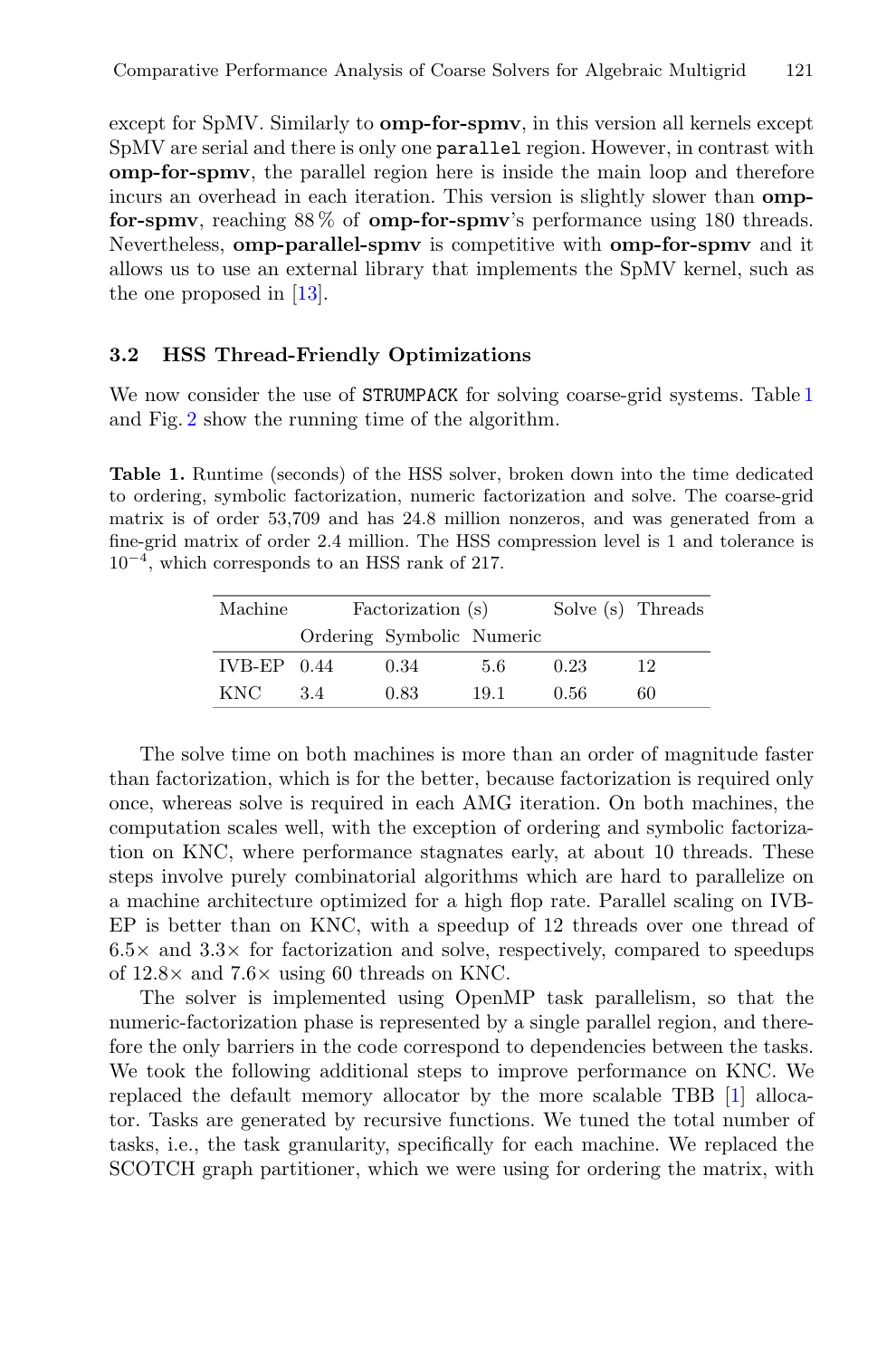

<span id="page-6-1"></span>**Fig. 2.** Wall-clock time for solving the coarse-grid system on the Xeon Phi (left) and the Ivy Bridge EP (right). We used the optimized version of STRUMPACK as described in Sect. [3.2,](#page-5-1) and solved using three iterations of HSS-preconditioned GMRES.

METIS, and thereby gained a  $10\times$  time savings in the ordering step on KNC.<sup>[2](#page-6-2)[,3](#page-6-3)</sup> We disabled a preprocessing step that performs permutation and scaling using the MC64 code [\[7](#page-10-7)]. This step is not required because our matrix is symmetric positive-definite. Finally, we disabled code for counting the number of executed flops, which we found was causing a  $3\times$  slowdown in the solve phase on KNC.

## <span id="page-6-0"></span>**4 Performance Comparison**

To complement our optimization effort, we conducted a comprehensive performance assessment of the solvers from the architectural viewpoint (two machines) as well as the algorithmic one (varying the algorithm's parameters). In particular, we considered five parameters of SAAMGe, and explored the effect of changing these parameters within a five-dimensional space. For each parameter we consider a range of values, as described in Table  $2.4$  $2.4$  There are altogether 216 configurations explored on each machine. We used 60 cores on KNC and 12 cores on IVB-EP.

The following summarizes our findings. First, choosing the proper algorithm parameters is crucial to achieve good performance. The difference in runtime can

<span id="page-6-2"></span>Based on this experience, we changed the STRUMPACK default to METIS.

<span id="page-6-3"></span><sup>&</sup>lt;sup>3</sup> The ordering phase consists of running METIS, applying the computed permutation to the matrix and sorting the column indices within each row of the permuted matrix. METIS runs serially, but the rest of the work is done in parallel.

<span id="page-6-4"></span><sup>&</sup>lt;sup>4</sup> We also used the following parameters to control the accuracy of the computed solution. For the HSS algorithm, we used four levels of compression with compression tolerance 10*−*<sup>4</sup> and zero GMRES iterations. For PCG, we used relative tolerance 10*−*<sup>4</sup>. These were chosen so as to maximize performance without sacrificing accuracy.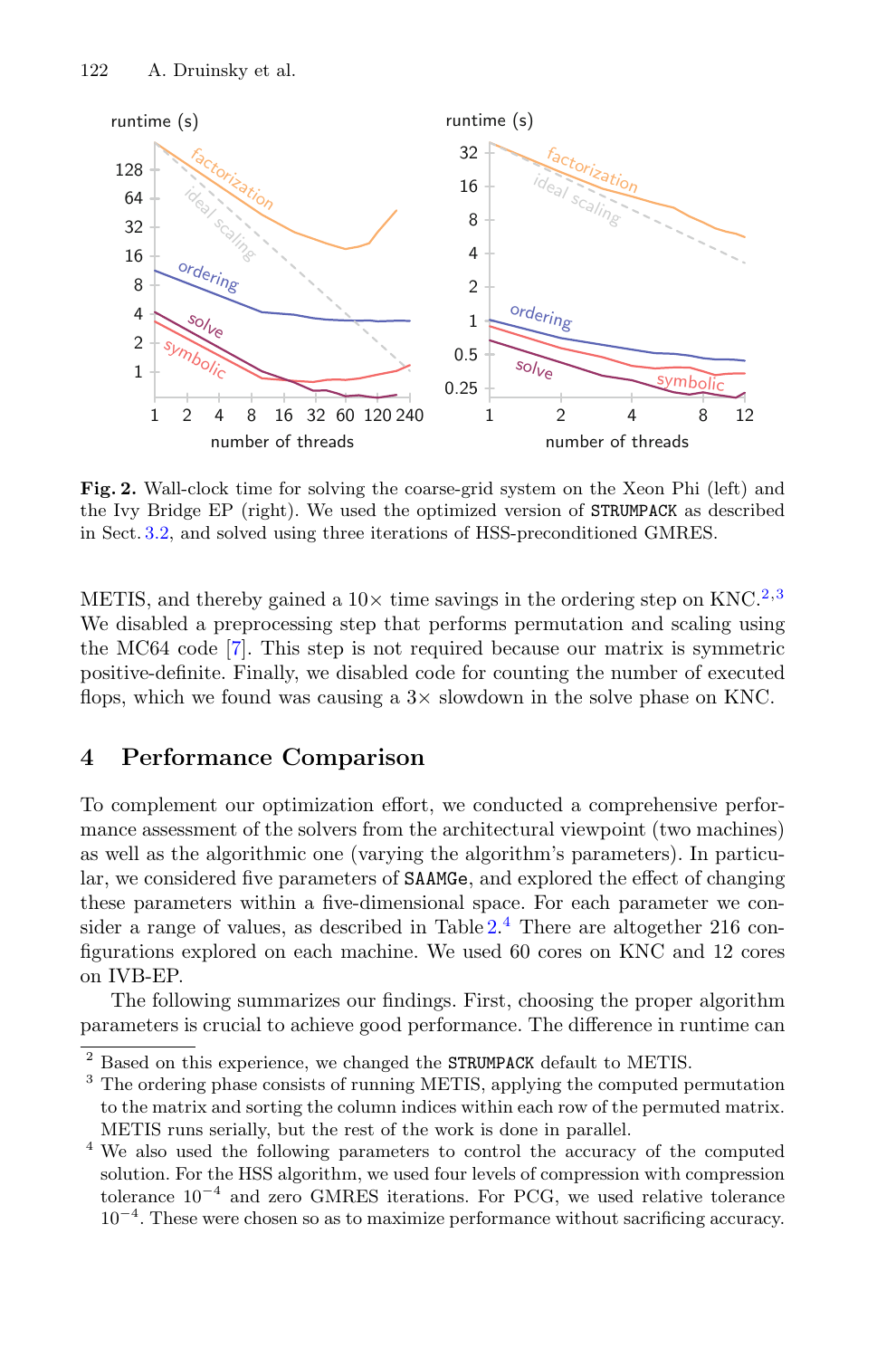<span id="page-7-0"></span>**Table 2.** The parameters of the algorithm and the corresponding values that we explored. The number of elements per agglomerate determines the size of the local stiffness matrices;  $\nu_P$  and  $\nu_{M^{-1}}$  are respectively the polynomial degrees of the interpolator smoother S and the relaxation smoother  $M^{-1}$ ; and  $\theta$  is the spectral tolerance, which determines how many eigenvectors of each local stiffness matrix represent that matrix in the tentative prolongator.

| Parameter                                     | Values                               |
|-----------------------------------------------|--------------------------------------|
| Coarse solver                                 | HSS, PCG                             |
| Elements-per-agglomerate $64$ , 128, 256, 512 |                                      |
| $\nu_{P}$                                     | 0, 1, 2                              |
| $\nu_{M-1}$                                   | 1, 3, 5                              |
|                                               | $0.001, 0.001 \times 10^{0.5}, 0.01$ |

be as large as an order of magnitude among the 216 configurations. Taking PCG on IVB-EP as an example, the fastest configuration took 9.6 s, while the slowest took  $168.1 s$  — more than a  $17 \times$  difference. Second, on the same machine, the HSS coarse-grid solver always won over PCG. For the best configurations, HSS is  $1.54\times$  faster than PCG on IVB-EP and  $1.34\times$  on KNC. Finally, with the best configurations, IVB-EP is  $1.7\times$  and  $1.49\times$  faster than KNC using HSS and PCG, respectively.

#### **5 Roofline Performance Model**

We developed a bounds-and-bottlenecks Roofline model to drive the performance optimization of our OpenMP code  $[17]$ <sup>[5](#page-7-1)</sup>. The goal is to gain insight about the machine's performance bottlenecks and terminating performance optimization. Here, we focus on the AMG solution cycle; modeling AMG setup is future work.

The model consists of formulas, one for each component of the algorithm, expressing the number of bytes that we move between the levels of the memory hierarchy and the number of flops that we carry out. To obtain runtime estimates from this model, we divide the total memory traffic by the machine bandwidth, and also divide the total number of flops by the machine flops rate. This yields two lower bounds on the runtime: one that corresponds to memory bandwidth being the bottleneck, and the other to the floating-point units.

Concurrent with traditional Roofline analysis, the inputs to our model are: (1) The machine peak flop rate and its sustainable memory bandwidth, measured using a modified STREAM benchmark  $[15]$ ; (2) The dimensions of A and  $A_c$ , denoted by *n* and  $n_c$ , respectively; (3) The number of nonzeros in  $A$ ,  $A_c$  and P, denoted by  $nza$ ,  $nzc$  and  $nzp$ , respectively; (4) The number of AMG cycles; and (5) Parameters that are specific to the coarse solver: the average number of PCG iterations per AMG cycle when we use PCG, and the memory size of the HSS factors when we use HSS.

<span id="page-7-1"></span><sup>&</sup>lt;sup>5</sup> See also [\[5\]](#page-10-8) for earlier work on such models.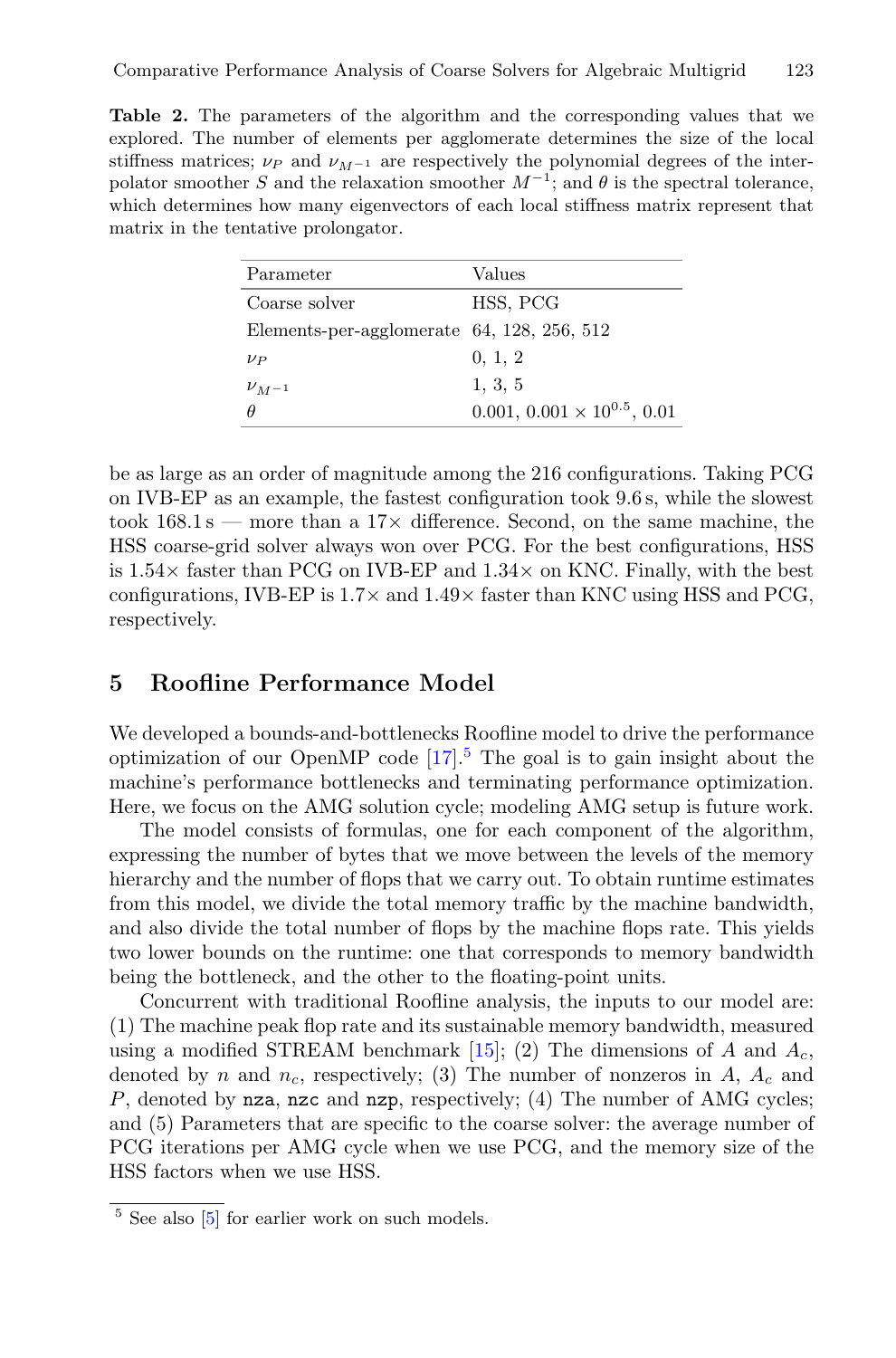### <span id="page-8-3"></span>**5.1 The Model for the Combination of AMG with PCG**

The model that we obtain for the version of the solver in which we use PCG to solve coarse-grid systems is shown in Table [3.](#page-8-0) We used the following combination of parameters: elements-per-agglomerate is set to 400,  $\nu_{M^{-1}} = 3$  and  $\theta = 0.001$ . The corresponding runtime bounds on IVB-EP are shown in Fig.  $3.6$  $3.6$ 

<span id="page-8-0"></span>

| Stage                      | <b>Bytes</b>                                    | Flops             |  |
|----------------------------|-------------------------------------------------|-------------------|--|
| Pre- and post-smooth       | $(3\nu+1)(12nza+3\cdot 8n)$ $2(3\nu+1)(nza+2n)$ |                   |  |
| Restriction                | $12nza + 12nzp + 3 \cdot 8n$ $2(nza + nzp)$     |                   |  |
| One coarse solve $(PCG/J)$ |                                                 |                   |  |
| Multiply by $A_c$          | $12n$ zc                                        | $2nz$ c           |  |
| Preconditioner             | $2 \cdot 8n c$                                  | $n_{c}$           |  |
| Vector operations          | $5 \cdot 8n_{\rm c}c$                           | $2 \cdot 5n_{-}c$ |  |
| Interpolation              | $12nzp + 8n$                                    | 2nzp              |  |
| Stopping criterion         | $12$ nza + $4 \cdot 8n$                         | $2(nza+n)$        |  |

**Table 3.** The costs associated with each AMG cycle.



<span id="page-8-1"></span>**Fig. 3.** Runtime bounds and actual runtime (seconds) of the AMG iteration on the Ivy Bridge EP.

When 1 or 2 cores are used, our flops-based bound is within  $1\%$  and  $7\%$  of actual runtime respectively. As the number of cores is increased, memory bandwidth becomes the bottleneck. For 4, 8 and 12 cores, our memory-bandwidthbased bound is within  $23\%$  of the actual runtime. We attribute the difference

<span id="page-8-2"></span><sup>6</sup> Roofline models often use a corrected machine gflop/s rate that accounts for an imbalanced mix of multiply and add operations in the computation. We do not do this here, because in our computation, multiplies and adds are almost perfectly balanced. The only exception is multiplications by a diagonal matrix in the polynomial smoother and the Jacobi preconditioner, but these multiplications correspond to a small fraction of the work.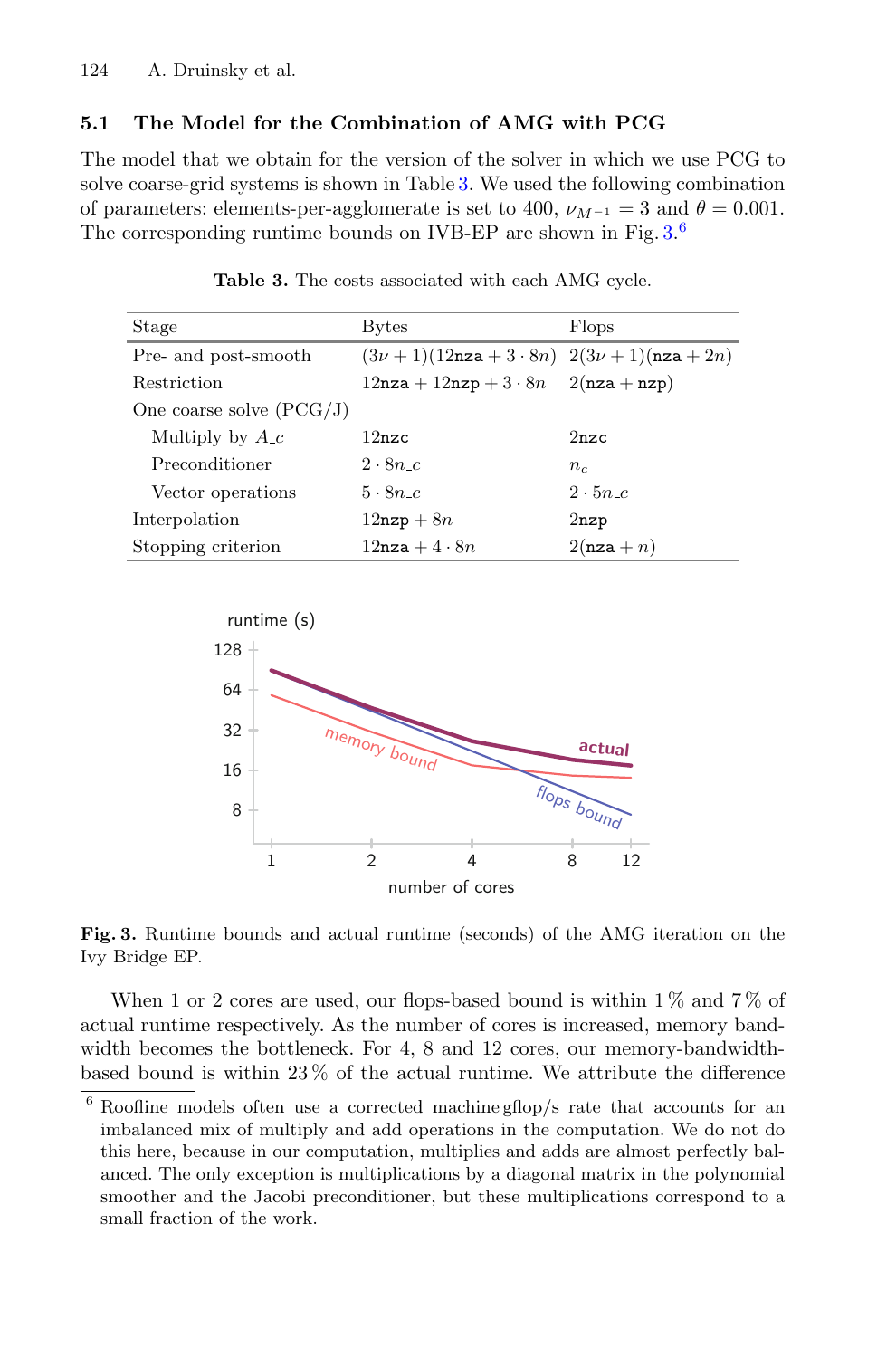to the extremely different memory access patterns in AMG compared to the STREAM benchmark.

#### **5.2 The Model for the Combination of AMG with HSS**

Following the same practice as in Sect. [5.1,](#page-8-3) we conduct a performance-bound analysis when HSS is used as the coarse solver. Comparing to Table [3,](#page-8-0) the costs are the same for smoothing, restriction, interpolation, and termination. The difference is in the coarse solve, where the code needs to stream through the factored matrix. For our test cases, the factors are larger than the largest cache of the machines. Therefore, we assume that the factors are read from DRAM. Table [4](#page-9-0) shows the performance upper bound based on the DRAM sustained bandwidth. On IVB-EP, the best configuration is: elements-per-agglomerate = 256,  $\nu_{M^{-1}} = 1$  and  $\theta = 0.01$ . On KNC, the best configuration is: elements-peragglomerate = 256,  $\nu_{M^{-1}}$  = 3 and  $\theta$  = 0.01. The bandwidth-based performance bound is quite accurate on IVB-EP, yielding an estimate within a gap of 31 % of the actual time. Among all the stages, the best match between model and reality is the smoothing step—about an 18 % gap. The worst gap corresponds to the coarse solve—about 55 %.

On the other hand, the estimated time on KNC is far less than the actual time, implying that the memory bandwidth is severely underutilized. Attributing this significant performance difference to either architecture or model is an area of continued investigation.

<span id="page-9-0"></span>**Table 4.** Runtime bounds and actual runtime (seconds) of the AMG iteration. HSS is used as coarse-grid solver. The column "R/I" represents the combined restriction and interpolation steps. "Stopping" refers to the evaluation of the stopping criterion.

| Machine                         |           | Memory bandwidth model Stopping Total |                 |                   |      |      |
|---------------------------------|-----------|---------------------------------------|-----------------|-------------------|------|------|
|                                 |           | Smoothing $R/I$ HSS                   |                 |                   |      |      |
| $IVB-EP$ Model 3.2              |           |                                       | $1.5 \quad 0.9$ |                   | 0.41 | 6.0  |
| $(12\text{-core})$ Actual 3.8   |           |                                       | $2.0 \quad 1.4$ |                   | 0.88 | 7.9  |
| KNC –                           | Model 1.8 |                                       |                 | $0.22 \quad 0.13$ | 0.09 | 2.25 |
| $(60\textrm{-core})$ Actual 7.4 |           |                                       | $0.86$ 1.9      |                   | 1.0  | 10.7 |

## **6 Conclusion**

We proposed a series of optimizations to improve the performance of the coarsegrid solver. The optimizations aim to expose fine-grained parallelism, exploit high memory bandwidth, and reduce OpenMP overheads. These led to a  $2.6\times$ reduction of the AMG solve time on a 60-core Xeon Phi KNC machine. We expect these optimizations to be effective on other manycore architectures as well. We also compared the performance of PCG with STRUMPACK when the two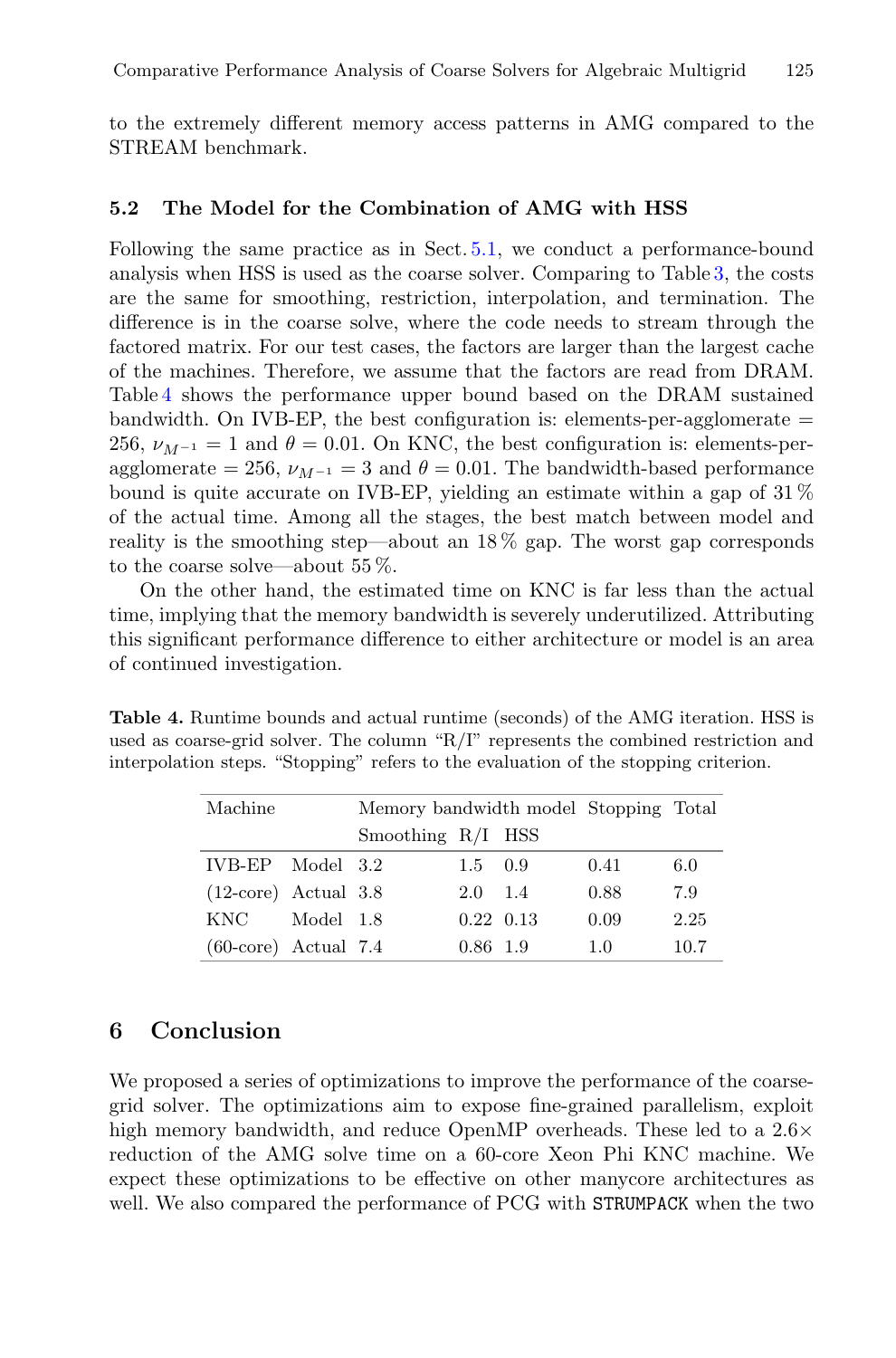algorithms are used as coarse-grid solvers. We found that PCG is at a disadvantage because of its slow convergence. HSS usually leads to a faster AMG cycle, up to 2× faster than PCG. We expect the relative performance of PCG and HSS to depend on the problem. If the problem is such that the AMG parameters can be tuned so as to produce a well-conditioned coarse-grid matrix, then PCG could outperform HSS. Additionally, we explored the parameter space of our AMG algorithm and found high variation in performance. This makes the algorithm a good candidate for an autotuning approach. Our roofline model yields a bound that is within  $23\%$  (for PCG) and  $31\%$  (for HSS) of the actual performance on the Ivy Bridge EP. The gap is much more significant on the Xeon Phi KNC, which indicates that the bottleneck on that machine is not the memory bandwidth or the FPU but rather the high memory latency. More effective prefetching could hide this latency, but achieving this is challenging because of the relatively primitive hardware prefetchers on that machine, and because of the irregular memory access pattern in our coarse-grid solvers. We are exploring this optimization.

Finally, the only aspect of performance that we considered in our study was time to solution. This is the objective that users care most about. Nevertheless, in future work it would also be valuable to consider other parameters, such as the financial cost of the hardware and its energy efficiency.

**Acknowledgments.** We thank the anonymous referees for their many comments that greatly helped to improve the paper.

## <span id="page-10-6"></span>**References**

- 1. Intel threading building blocks. <https://www.threadingbuildingblocks.org>
- <span id="page-10-1"></span>2. Baker, A.H., Schulz, M., Yang, U.M.: On the performance of an algebraic multigrid solver on multicore clusters. In: Palma, J.M.L.M., Daydé, M., Marques, O., Lopes, J.C. (eds.) VECPAR 2010. LNCS, vol. 6449, pp. 102–115. Springer, Heidelberg (2011)
- <span id="page-10-2"></span>3. Bolz, J., Farmer, I., Grinspun, E., Schröoder, P.: Sparse matrix solvers on the GPU: conjugate gradients and multigrid. ACM Trans. Graph. **22**(3), 917–924 (2003)
- <span id="page-10-0"></span>4. Brezina, M., Vassilevski, P.S.: Smoothed aggregation spectral element agglomeration AMG: SA-ρAMGe. In: Lirkov, I., Margenov, S., Waśniewski, J. (eds.) LSSC 2011. LNCS, vol. 7116, pp. 3–15. Springer, Heidelberg (2012)
- <span id="page-10-8"></span>5. Callahan, D., Cocke, J., Kennedy, K.: Estimating interlock and improving balance for pipelined architectures. J. Parallel Distrib. Comput. **5**(4), 334–358 (1988)
- <span id="page-10-5"></span>6. Christie, M.A., Blunt, M.J.: Tenth SPE comparative solution project: Comparison of upscaling techniques. SPE Reserv. Eval. Eng. **4**(4), 308–317 (2001)
- <span id="page-10-7"></span>7. Duff, I.S., Koster, J.: The design and use of algorithms for permuting large entries to the diagonal of sparse matrices. SIAM J. Matrix Anal. Appl. **20**, 889–901 (1999)
- <span id="page-10-3"></span>8. Gahvari, H., Baker, A.H., Schulz, M., Yang, U.M., Jordan, K.E., Gropp, W.: Modeling the performance of an algebraic multigrid cycle on HPC platforms. In: Proceedings of ICS, pp. 172–181 (2011)
- <span id="page-10-4"></span>9. Gahvari, H., Gropp, W., Jordan, K.E., Schulz, M., Yang, U.M.: Modeling the performance of an algebraic multigrid cycle using hybrid MPI/OpenMP. In: Proceedings of ICPP, pp. 128–137 (2012)